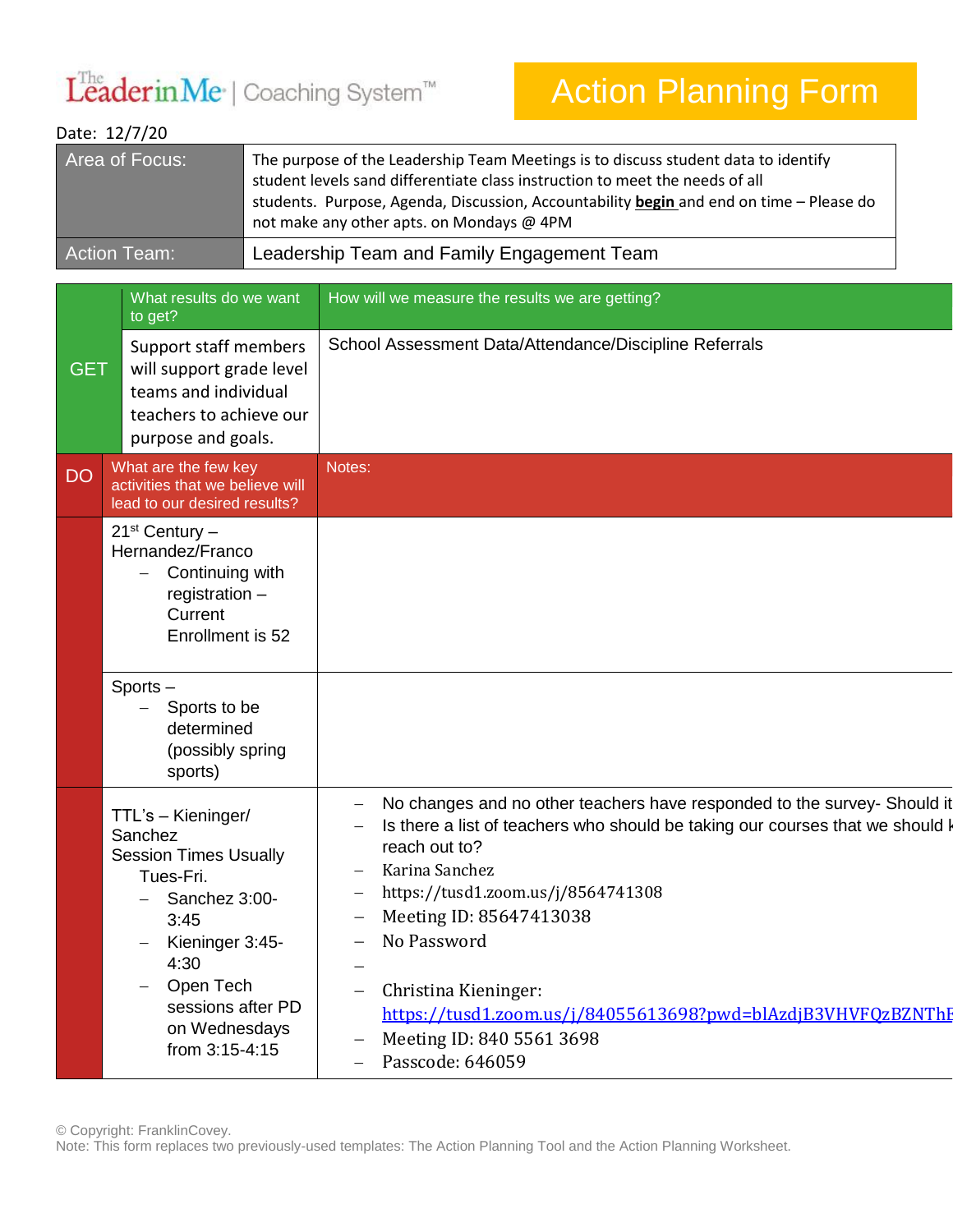| Testing Coord -<br>Hernandez/Franco<br>Student Survey of<br>$\bullet$<br>Teachers (SST)<br>window opens<br>Monday 11/16<br><b>Email with</b><br>$\bullet$<br>resources for SST<br>went out on Friday<br>11/13 with<br>directions & demo<br>video<br>QTR <sub>2</sub><br>$\bullet$<br><b>Benchmark</b><br><b>Testing Window</b><br>open 11/30-12/17<br>(WRITING, ELA,<br>& MATH)<br>Assessment<br>$\bullet$<br>Preview available<br>on TAR<br><b>Calendar Invites</b><br>$\bullet$<br>for specific dates<br>will go out once<br>PINS are released |                                                                                                                                                                                                                                                                                                                                                                                                              |
|--------------------------------------------------------------------------------------------------------------------------------------------------------------------------------------------------------------------------------------------------------------------------------------------------------------------------------------------------------------------------------------------------------------------------------------------------------------------------------------------------------------------------------------------------|--------------------------------------------------------------------------------------------------------------------------------------------------------------------------------------------------------------------------------------------------------------------------------------------------------------------------------------------------------------------------------------------------------------|
| Leader in Me - Alday<br><b>Updated Leader In</b><br>Me tab with links<br>and videos and<br>access to tools<br>Leader In Me<br><b>Action Plan and</b><br>light house teams<br>Discipline Report<br>Consult meeting<br>with Kelli<br>completed                                                                                                                                                                                                                                                                                                     | -Light House committee (Ms. Mills)<br>-LIM Training: Finding hope and finding our why; how are we handling online and g<br>involved; Agents of change, teaching hope,<br>-LIM 3:00pm<br>-Self Care challenge; De-stress from district; Wednesday PDs to celebrate and rec<br>teachers/staff that are taking care of themselves.<br>Upcoming coaching day with Kelli December 9th between 8:30-12:00pm online |
| <b>Student Council - Eunice</b><br>❖                                                                                                                                                                                                                                                                                                                                                                                                                                                                                                             | -SC Officers & Ambassadors have taken OATH<br>-3 new Ambassadors to take Oath Nov. 18<br>-Spirit week?                                                                                                                                                                                                                                                                                                       |
| CSP - Hernandez<br>Writing<br>$\bullet$<br><b>Benchmark</b><br>Documents for<br>11/18 PD                                                                                                                                                                                                                                                                                                                                                                                                                                                         |                                                                                                                                                                                                                                                                                                                                                                                                              |

© Copyright: FranklinCovey.

Note: This form replaces two previously-used templates: The Action Planning Tool and the Action Planning Worksheet.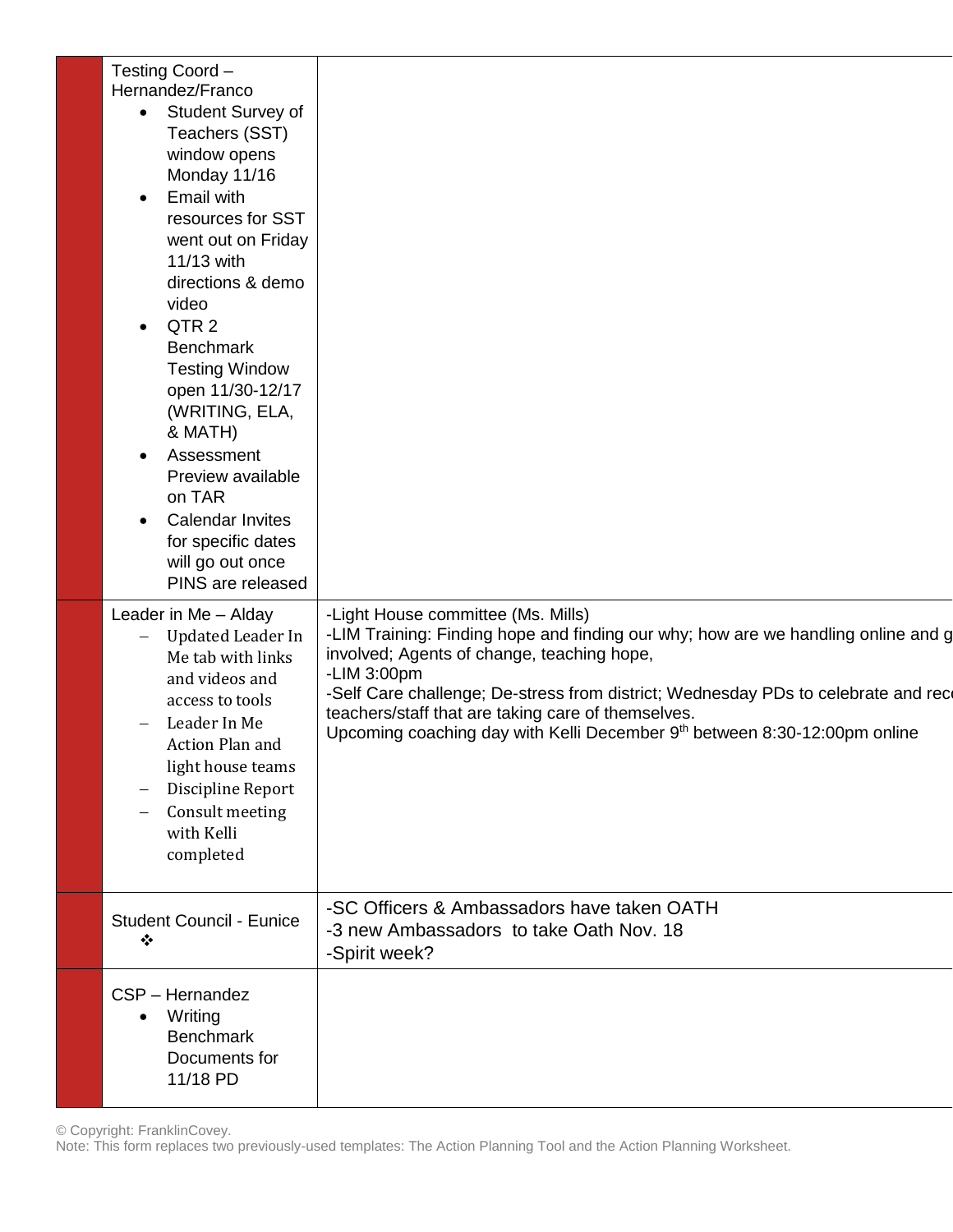| Class<br>$\bullet$<br><b>Observations</b><br><b>Coaching Cycles</b><br>with teachers<br>CSP --- Gopa Goswami<br>Upcoming<br>$\bullet$<br>Teacher Forum on<br>Comprehension<br>strategies<br>PLCs-<br>٠<br>Discussion of Q2<br>benchmarks,<br>especially on how<br>to prepare for the<br>writing<br>assessment.<br>Classroom<br>observations of<br>guided reading<br>instruction.<br>Co-planning<br>$\bullet$<br>guided reading<br>lessons from<br>emergent to fluent<br>types with<br>teachers.<br>Post-observation<br>$\bullet$<br>meetings<br>Launching<br>$\bullet$<br>interactive<br>coaching cycle<br>communication<br>with teachers. |                                                                                                                                               |
|--------------------------------------------------------------------------------------------------------------------------------------------------------------------------------------------------------------------------------------------------------------------------------------------------------------------------------------------------------------------------------------------------------------------------------------------------------------------------------------------------------------------------------------------------------------------------------------------------------------------------------------------|-----------------------------------------------------------------------------------------------------------------------------------------------|
| <b>Family Engagement</b><br>Team                                                                                                                                                                                                                                                                                                                                                                                                                                                                                                                                                                                                           |                                                                                                                                               |
| Community Support -<br>Maribel<br>❖ Incentive<br>certificates<br>❖ Looking into<br>PTA/PTO options<br>Holiday Food<br>❖<br><b>Boxes</b><br>Donation from<br>❖<br>Albertson's                                                                                                                                                                                                                                                                                                                                                                                                                                                               | -seek incentive certificates for students<br>-seek donations of food for holiday food boxes<br>-PTA: need 10 members (\$10 per member a year) |

© Copyright: FranklinCovey.

Note: This form replaces two previously-used templates: The Action Planning Tool and the Action Planning Worksheet.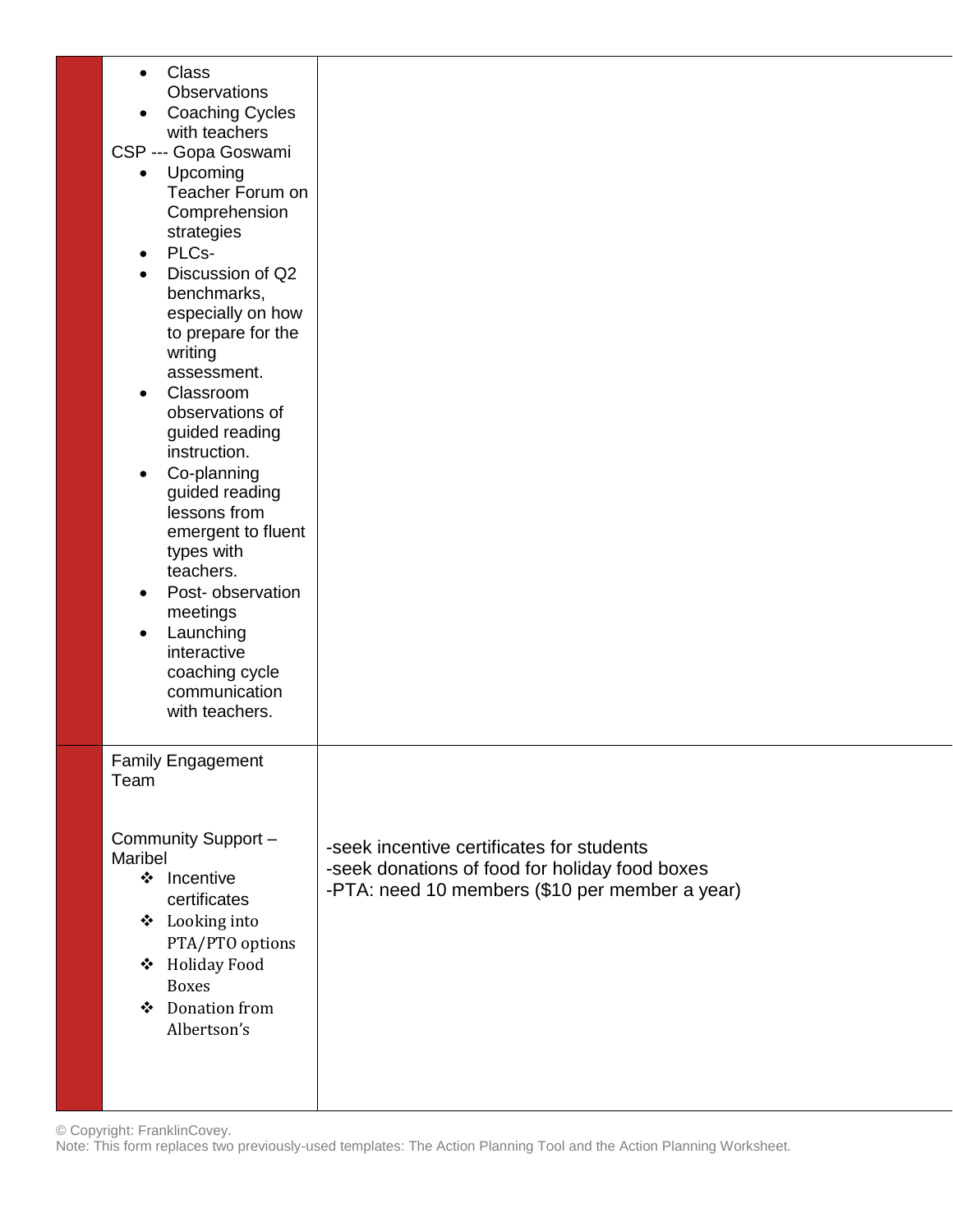| Counselor-<br>Alday/Janzen |                                                                                                                                                               | If you have any questions for Nicole, please email me and I will get back to you.<br>-Nicole is participating in 21 <sup>st</sup> Century |
|----------------------------|---------------------------------------------------------------------------------------------------------------------------------------------------------------|-------------------------------------------------------------------------------------------------------------------------------------------|
|                            | ❖ Teacher support<br>❖<br>Parent support<br>❖<br>Lesson plan<br>$\div$ 504s<br>Group planning-<br>❖<br>Nicole reaching<br>out to parents.<br>❖ Casa referrals |                                                                                                                                           |
|                            | Reached out to<br>$\bullet$<br>Casa for parent<br>resources, waiting<br>to hear back<br>❖ CogAt cancelled for<br>$20 - 21$                                    |                                                                                                                                           |
|                            | Dec. 2 @ noon -<br>$\cdot$<br>receiving Kindness<br>Kits                                                                                                      |                                                                                                                                           |
|                            | MTSS/Interventions/ELD<br>- Wolf                                                                                                                              |                                                                                                                                           |
|                            | Learning Space for<br>$\bullet$<br>On-Site students<br>co--ordinating<br>with classroom<br>teachers.                                                          |                                                                                                                                           |
|                            | PLC for ELD<br>$\bullet$<br>teachers working<br>on virtual<br>Interventions.<br>Intervention                                                                  |                                                                                                                                           |
|                            | ٠<br>Groups beginning<br>this week.<br>Respond to<br>$\bullet$<br>teacher requests.                                                                           |                                                                                                                                           |
|                            | Prepare testing<br>$\bullet$<br>schedule for mid-<br>year<br>WAC'S.<br>$\bullet$                                                                              |                                                                                                                                           |
|                            | Teach an Elective<br>$\bullet$<br>Class.<br>MTSS, Strong<br>$\bullet$<br>Emphasis on Yaqui<br>Students.                                                       |                                                                                                                                           |
|                            | Co-ordinating with<br>$\bullet$<br>teachers on Tier 1<br>(WIN)                                                                                                |                                                                                                                                           |

© Copyright: FranklinCovey. Note: This form replaces two previously-used templates: The Action Planning Tool and the Action Planning Worksheet.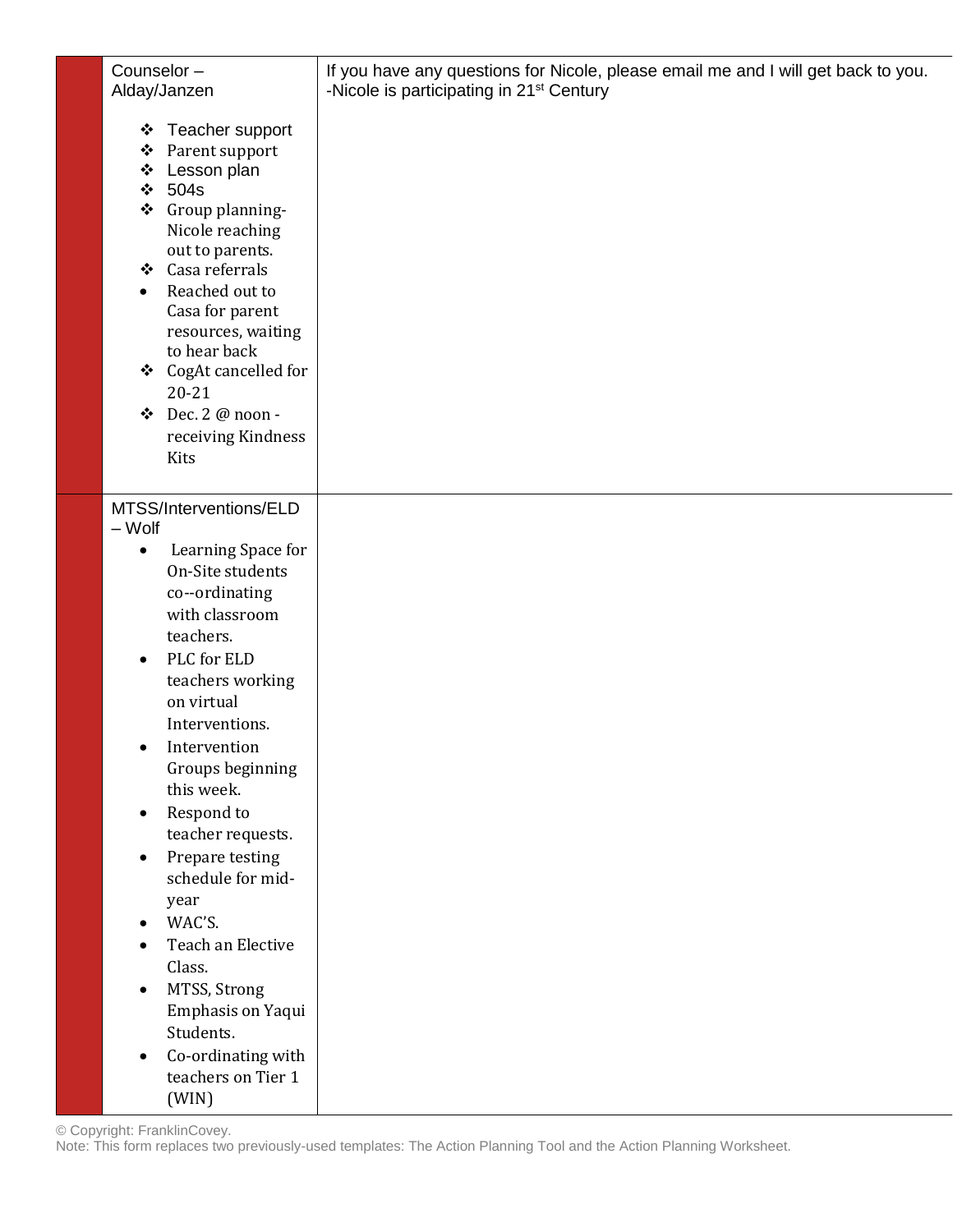| Interventions for<br>possible MTSS<br>students.<br>ADD/Interventions<br>$\bullet$<br>began today<br>11/16/2020<br>WAC's info after<br>$\bullet$<br>PD on Weds.                                                                                                                                                                 |                                                                                                                                                                                                                                                                                                                                                                                                                                                                                                                                                                                           |
|--------------------------------------------------------------------------------------------------------------------------------------------------------------------------------------------------------------------------------------------------------------------------------------------------------------------------------|-------------------------------------------------------------------------------------------------------------------------------------------------------------------------------------------------------------------------------------------------------------------------------------------------------------------------------------------------------------------------------------------------------------------------------------------------------------------------------------------------------------------------------------------------------------------------------------------|
| Office - Faviola<br><b>Tech Support</b><br>Clever and Zoom<br>Purchasing<br>$\bullet$<br><b>Student Supply</b><br>$\bullet$<br>Bags - In-person<br>Hotspot for<br><b>Families</b><br><b>Spelling Bee</b><br>$\bullet$<br><b>NJHS Renewal</b><br><b>Registration-Marie</b><br>Attendance (857)<br>Registration<br>/Registration | -hotspots have been received<br>-Pueblo class meeting T, W, F/ students need to attend study hall on M, Th w<br>Thompson, Need to update class roster<br>-Substitute Friendly Lesson Plans/Cohost on ZOOM<br>Site Council Approved -Purchasing 42 Writing Strategies Resource Books fo<br>-Student Planners for Students and Teachers<br>-Holding off on Folding table for atriums.<br>-TC (teacher check in)<br>-reset like Kinder with all one password. Teacher name is different.<br>-email Handford asking her the kinder team set it up<br>-Sending Attendance Letters out by 12/11 |
| Dashboard<br>338 Remote and<br>162 Hybrid                                                                                                                                                                                                                                                                                      | -Contacting the parents of students with excessive absences                                                                                                                                                                                                                                                                                                                                                                                                                                                                                                                               |
| <b>Baltes</b><br>Athletic inventory<br>❖<br>and wish list due<br>Nov. $12$ <sup>th</sup> $\circled{c}$<br>Distribution date is<br>❖<br>set - Tuesday<br>November 17th<br>12:00 pm to 5 pm<br>❖ Continuing<br>evaluations<br><b>Perfect Attendance</b><br>❖<br>Certificates                                                     | ❖ Food certificates to go with our perfect attendance                                                                                                                                                                                                                                                                                                                                                                                                                                                                                                                                     |
| Carmona-Alday                                                                                                                                                                                                                                                                                                                  | $\blacksquare$                                                                                                                                                                                                                                                                                                                                                                                                                                                                                                                                                                            |
| ❖ Learning Spaces                                                                                                                                                                                                                                                                                                              |                                                                                                                                                                                                                                                                                                                                                                                                                                                                                                                                                                                           |